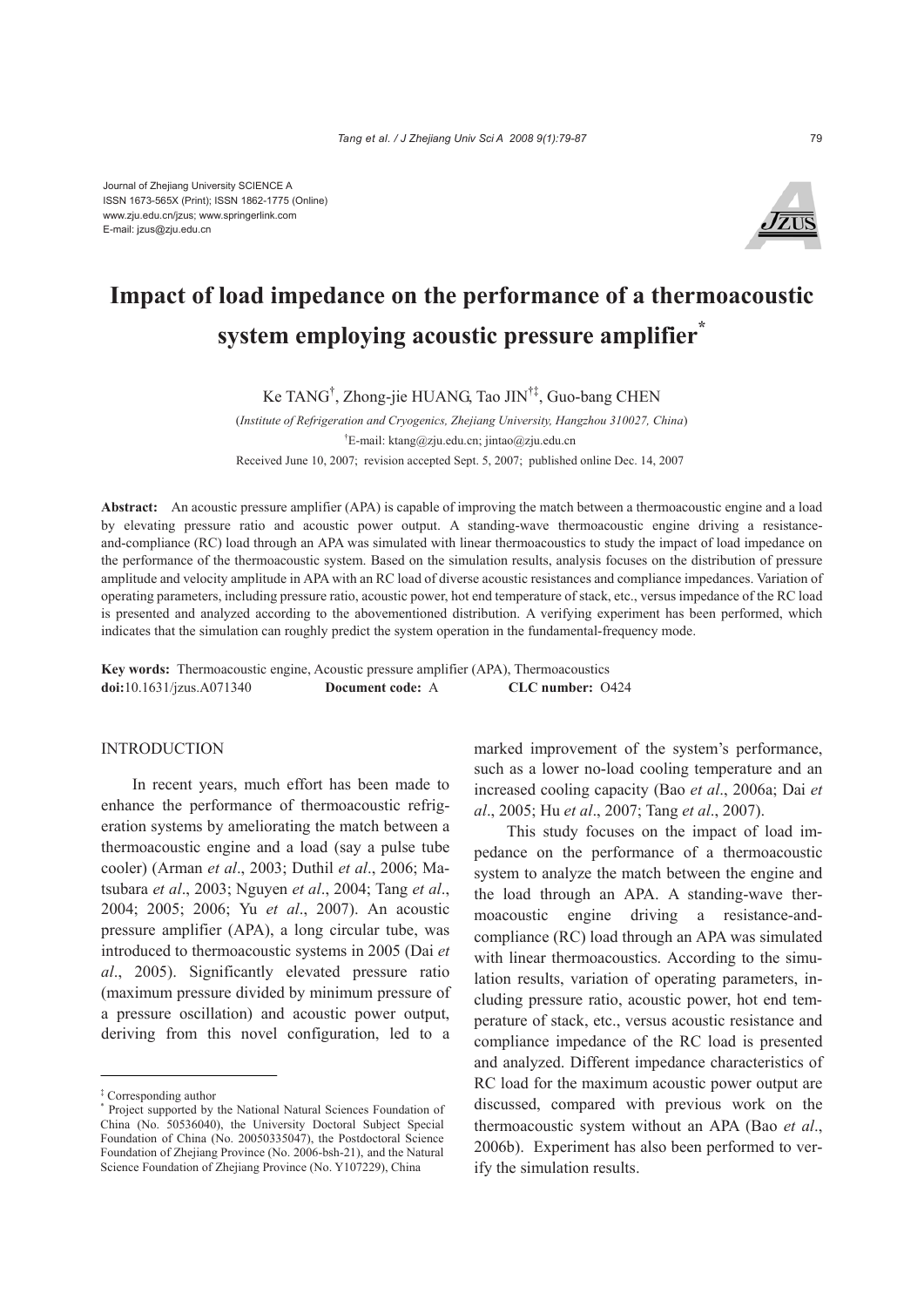# SIMULATION

According to linear thermoacoustics (Swift, 2002), the momentum, continuity and energy equations for a short channel are as follows:

$$
\frac{\mathrm{d}p_1}{\mathrm{d}x} = -(\mathrm{i}\,\omega l + r_v)U_1,\tag{1}
$$

$$
\frac{dU_1}{dx} = -(i\omega c + 1/r_{\kappa})p_1 + eU_1,
$$
 (2)

$$
\frac{dT_m}{dx} = \left\{ \dot{H}_2 - \frac{1}{2} \text{Re} \left[ p_1 \tilde{U}_1 \left( 1 - \frac{f_{\kappa} - \tilde{f}_{\nu}}{(1 + \xi)(1 + Pr)(1 - \tilde{f}_{\nu})} \right) \right] \right\}
$$

$$
\cdot \left\{ \frac{\rho_m c_p |U_1|^2}{2A\omega(1 - Pr)|1 - f_{\nu}|^2} \text{Im} \left( \tilde{f}_{\nu} + \frac{(f_{\kappa} - \tilde{f}_{\nu})(1 + \xi f_{\nu}/f_{\kappa})}{(1 + \xi)(1 + Pr)} \right) \right\}
$$

$$
-(AK + A_{s}K_{s})\bigg\}^{-1}, \tag{3}
$$

$$
l = \frac{\rho_{\rm m}}{A} \frac{1 - \text{Re}(f_{\nu})}{|1 - f_{\nu}|^2},\tag{4}
$$

$$
c = \frac{A}{\gamma p_{\rm m}} \left[ 1 + (\gamma - 1) \operatorname{Re} \left( \frac{f_{\kappa}}{1 + \xi} \right) \right],\tag{5}
$$

$$
r_{\nu} = \frac{\omega \rho_{\rm m}}{A} \frac{\text{Im}[-f_{\nu}]}{|1 - f_{\nu}|^2},\tag{6}
$$

$$
r_{\kappa} = \frac{\gamma}{\gamma - 1} \frac{p_{\rm m}}{\omega A \operatorname{Im}(-f_{\kappa}/(1 + \xi))},\tag{7}
$$

$$
e = \frac{f_{\kappa} - f_{\nu}}{(1 - f_{\nu})(1 - Pr)(1 + \xi)} \frac{1}{T_{\rm m}} \frac{dT_{\rm m}}{dx},
$$
(8)

where  $p_1$  and  $U_1$  are pressure amplitude and volume velocity amplitude,  $\omega$  is angular frequency,  $\rho_{\rm m}$ ,  $T_{\rm m}$ ,  $c_{\rm p}$ , <sup>γ</sup>, *K* and *Pr* are mean density, temperature, isobaric specific heat, specific heat ratio, thermal conductivity and Prandtl number of working fluid, respectively,  $f_v$ and  $f_k$  are viscous function and thermal function (Swift, 2002), *A* is flow area of channel,  $A_s$  and  $K_s$  are cross section area and thermal conductivity of the solid forming the channel,  $\dot{H}_2$  is total power,  $\xi$  is a quantity presenting the effect of specific heat and thermal conductivity of the channel solid on the heat transfer between the working fluid and the channel ( $\xi$ equals zero for the ideal solid with infinite specific heat and thermal conductivity), i is imaginary unit, Re,

Im and superscript " mean the real part, the imaginary part and the conjugation of a complex quantity. *l*,  $c, r_v, r_k$  and *e* are inertance, compliance, viscous resistance, thermal-relaxation resistance and proportionality coefficient of a controlled source, which can be calculated with Eqs.(4) $\sim$ (8).

The standing-wave thermoacoustic engine driving an RC load through an APA is schematically shown in Fig.1. The engine employs a symmetrical configuration. Main dimensions are listed in Table 1. The thermoacoustic system has been simulated with abovementioned linear thermoacoustics.



**Fig.1 Schematic of a standing-wave thermoacoustic engine driving an RC load through an APA** 

**Table 1 Dimensions of standing-wave thermoacoustic engine**

|               | Diameter (mm) | Length $(mm)$ |
|---------------|---------------|---------------|
| Heater        | 56            | 64            |
| <b>Stack</b>  | 56            | 285           |
| Water cooler  | 56            | 34            |
| Resonant tube | 36            | 8000          |
| Hot buffer    |               | (1.35 L)      |

The APA is a long circular tube, and the viscous resistance in APA is corrected according to (Swift, 2002), since the oscillating flow is within the range of turbulence flow in the computed case. The dimensions of APA are fixed, i.e. 3.5 m in length and 8 mm in diameter, to concentrate emphasis on the influence of load impedance. The acoustic resistance and compliance impedance of the RC load, which derive from the viscosity of fluid in needle valve and the condensability of fluid in reservoir, respectively, are given as independent variables. Helium is adopted as working gas, heating power is 1.4 kW and working pressure is 2.6 MPa. A program was written to deal with the numerical computation. The velocity mentioned below is volumetric velocity.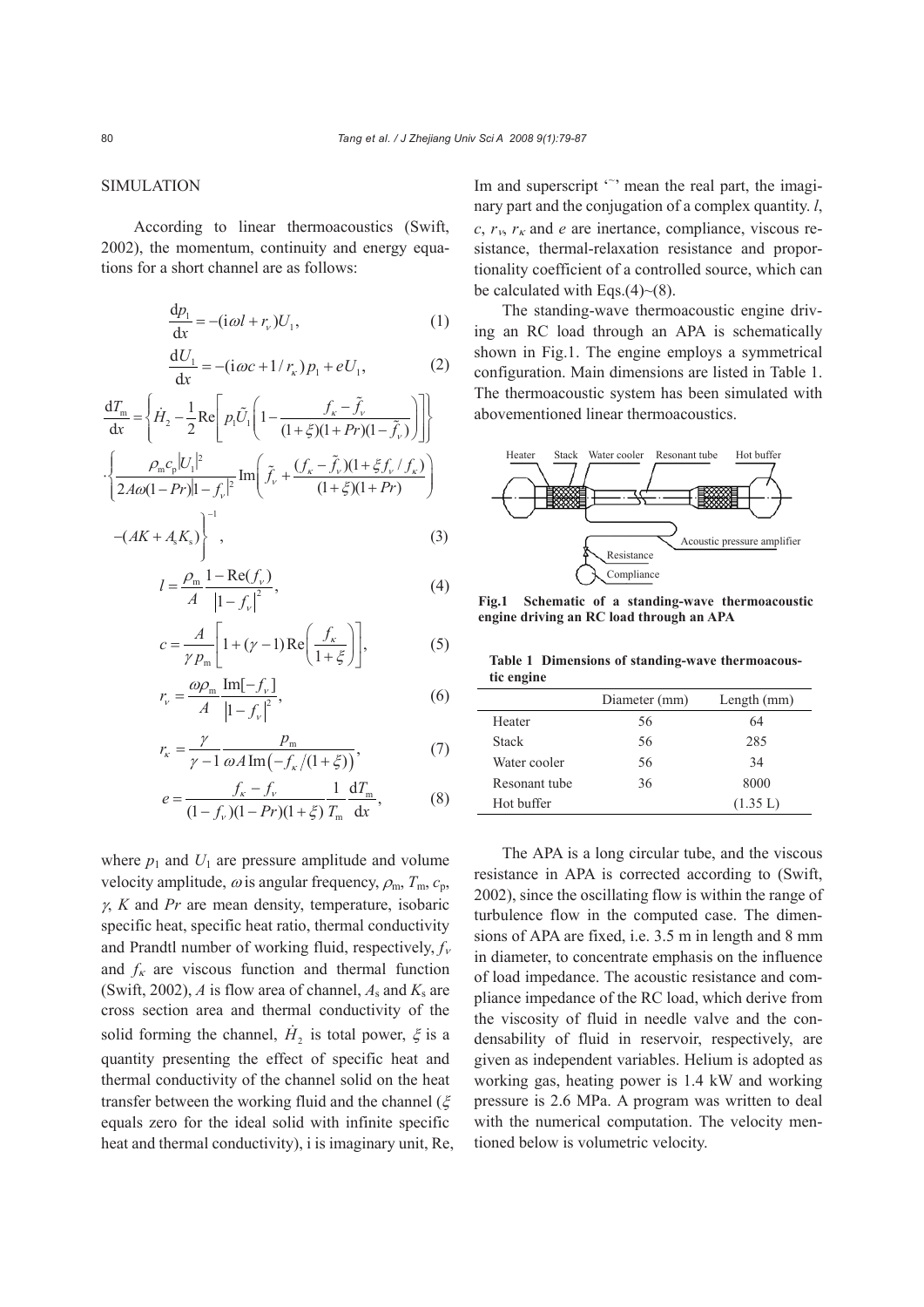## SIMULATION RESULT AND ANALYSIS

Distributions of pressure amplitude and velocity amplitude in APA, with different impedances of RC load, are computed and shown in Fig.2 and Fig.3, respectively. The normalized location of "0" stands for APA's inlet, i.e. the end connecting to the engine, and "1" for APA's outlet, i.e. the end to the RC load. In the case of an acoustic resistance of  $1 \times 10^6$  Pa·s/m<sup>3</sup>, the distributions are obviously influenced by compliance impedance of RC load. For relatively small compliance impedance, such as  $-5 \times 10^{7}$  Pa·s/m<sup>3</sup> and  $-1\times10^{8}$ i Pa·s/m<sup>3</sup> (i is imaginary unit, and the so-called "small" or "large" is a description for the absolute value of compliance impedance), a minimum of pressure amplitude and a maximum of velocity amplitude exist in APA, almost at the same location. However, for relatively large compliance impedance, such as  $-3 \times 10^8$  i Pa·s/m<sup>3</sup> and  $-5 \times 10^8$  i Pa·s/m<sup>3</sup>, pressure amplitude increases monotonously from the inlet

to the outlet of APA, while velocity amplitude decreases. It is found that there is a critical compliance impedance of RC load between  $-1 \times 10^8$ i Pa·s/m<sup>3</sup> and  $-3 \times 10^{8}$ i Pa·s/m<sup>3</sup>, for the occurrence of the minimum pressure amplitude and the maximum velocity amplitude. The situation for an acoustic resistance of  $1\times10^{9}$  Pa·s/m<sup>3</sup> seems much simpler. Compliance impedance has little impact on the distributions, indicated by coincidence of the curves for different compliance impedances. A monotonous rise of pressure amplitude is also accompanied by a monotonous drop of velocity amplitude.

It is seen that the distribution characteristics are similar to that of a standing-wave acoustic field, and the minimum pressure amplitude means pressure node, while the maximum velocity amplitude is velocity antinode. The amplification effect of pressure ratio by APA originates from the distribution characteristics, which also significantly affect the variation of operating parameters versus impedance of RC load.



**Fig.2 Distribution of pressure amplitude in APA with different impedances of RC load** 

(a) Acoustic resistance:  $1 \times 10^6$  Pa·s/m<sup>3</sup>; (b) Acoustic resistance:  $1 \times 10^9$  Pa·s/m<sup>3</sup>



**Fig.3 Distribution of velocity amplitude in APA with different impedances of RC load**

(a) Acoustic resistance:  $1 \times 10^6$  Pa·s/m<sup>3</sup>; (b) Acoustic resistance:  $1 \times 10^9$  Pa·s/m<sup>3</sup>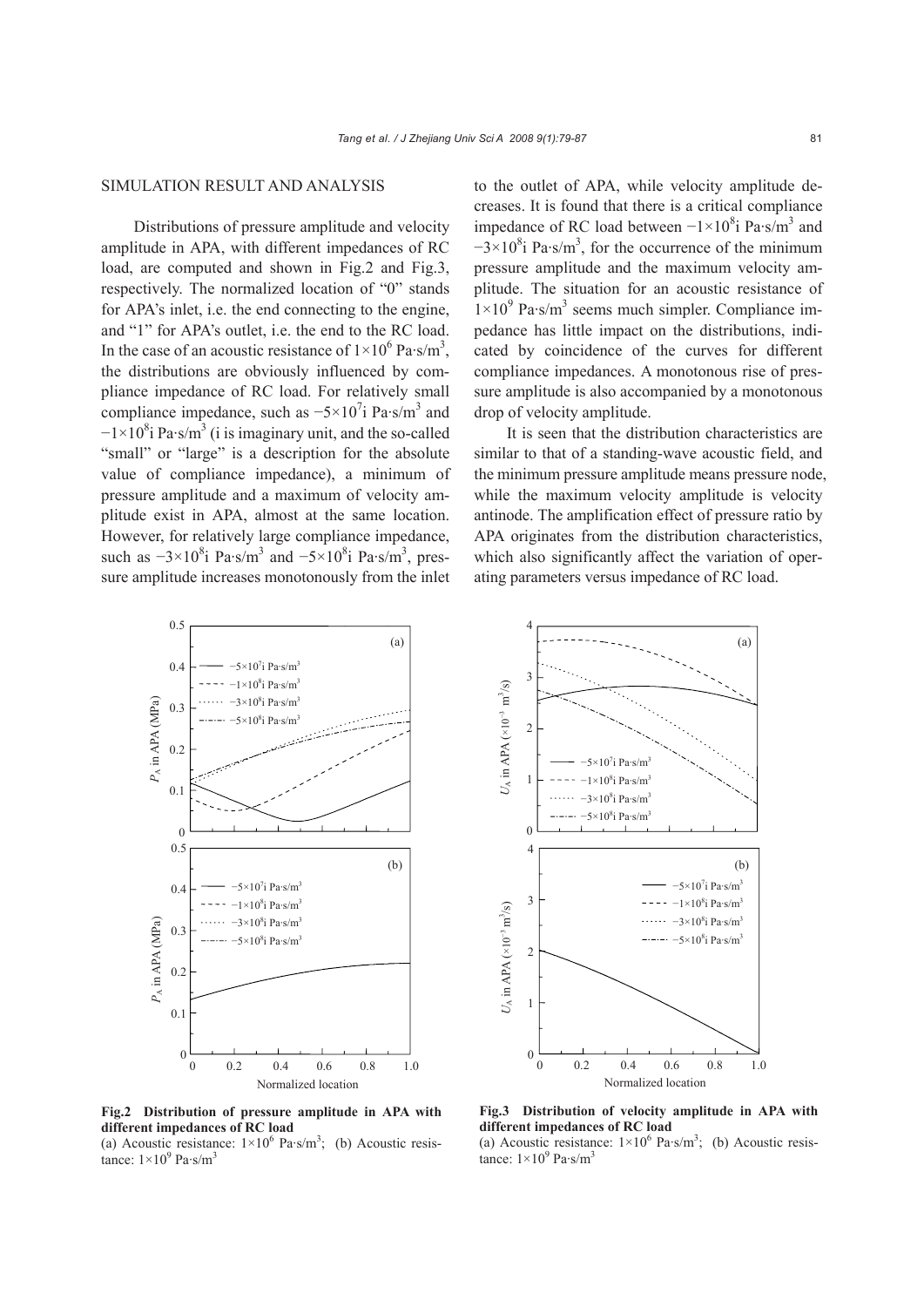Fig.4 shows the functions of pressure ratio at APA's outlet versus acoustic resistance of RC load with different compliance impedances. In the case of acoustic resistance below  $1 \times 10^6$  Pa·s/m<sup>3</sup>, compared with little influence of acoustic resistance, the change of compliance impedance leads to apparent variation of pressure ratio. In the range of compliance impedance below the abovementioned critical value, i.e. with a pressure node and a velocity antinode in APA, the pressure ratio at APA's outlet increases with a rise of compliance impedance, as shown in Fig.4a, which may be attributed to two aspects. One is that the rise of compliance impedance makes the pressure node approach to APA's inlet (Fig.2a), so there is a relatively long distance for the increasing procedure of pressure amplitude in APA. Moreover, the pressure ratio at APA's inlet is sustained by the engine, and the rise of compliance impedance leads to a little smaller pressure amplitude at APA's inlet but a larger pressure amplitude of pressure node. The other reason is that the approaching of pressure node and velocity anti-



**Fig.4 Pressure ratio at APA's outlet versus impedance of RC load**

(a) Relatively small compliance impedance; (b) Relatively large compliance impedance

node to APA's inlet reduces the impedance at the inlet, leading to larger velocity amplitude in APA (Fig.3a). Consequently, a higher increasing rate of pressure amplitude is achieved, indicated by the slopes of curves in Fig.2a. On the contrary, when compliance impedance is larger than the abovementioned critical value, leading to monotonous distributions of pressure and velocity amplitude in APA, the pressure node and velocity antinode deviate from APA's inlet with the rise of compliance impedance. Accordingly, the increased impedance at APA's inlet, derived from the deviation, results in smaller velocity amplitude and then also lower increasing rate of pressure amplitude in APA. Thus, in this case, pressure ratio at APA's outlet decreases with the rise of compliance impedance, as shown in Fig.4b. In short, a higher pressure ratio at APA's outlet is achieved near the abovementioned critical compliance impedance of RC load.

For acoustic resistances above  $1 \times 10^9$  Pa·s/m<sup>3</sup>, little difference is found between the curves for various compliance impedances. Such a large acoustic resistance restrains the influence of compliance impedance, and dominates the system operation. The increase of acoustic resistance leads to a slight rise of the pressure ratio at APA's outlet.

The acoustic resistance, between  $1 \times 10^6$  Pa·s/m<sup>3</sup> and  $1 \times 10^9$  Pa·s/m<sup>3</sup>, is comparable to the compliance impedance of RC load, and both of them affect the pressure ratio at APA's outlet apparently. There exists a minimum pressure ratio with the rise of acoustic resistance, and the rise of compliance impedance leads to an increase of the minimum pressure ratio.

The variation of pressure ratio at APA's inlet, presented in Fig.5, is similar to that at APA's outlet. The difference is that for acoustic resistance of RC load below  $1 \times 10^9$  Pa·s/m<sup>3</sup>, the compliance impedance close to the forementioned critical value results in smaller pressure ratio at APA's inlet.

Fig.6 shows amplification ratio of APA, pressure amplitude at APA's outlet divided by pressure amplitude at APA's inlet. The amplification effect, indicated by amplification ratio above 1, can be achieved for most RC load impedances. However, an RC load of small acoustic resistance and compliance impedance may make pressure amplitude at APA's outlet smaller than that at APA's inlet (Fig.6a), and no amplification effect happens.

Acoustic power generation in stacks and losses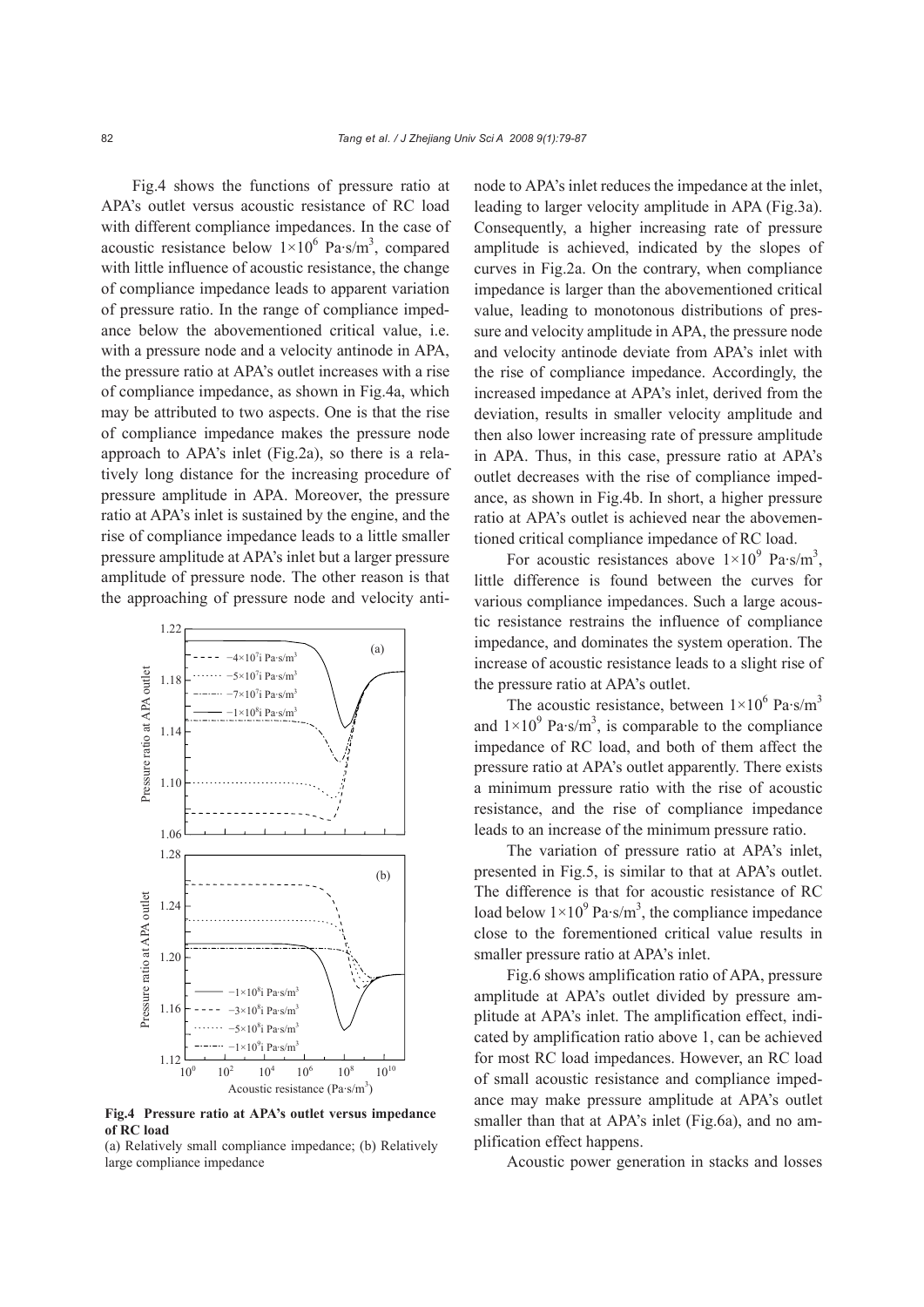

**Fig.5 Pressure ratio at APA's inlet versus impedance of RC load. (a) Relatively small compliance impedance; (b) Relatively large compliance impedance**

in engine, APA and RC load have also been computed, which are presented in Figs.7~10, respectively, in order to get more information from the viewpoint of energy. The variations of acoustic power generation and losses in engine versus impedance of RC load are similar to those of pressure ratio at APA's inlet. Considerable acoustic power is consumed by APA in the case of acoustic resistance below  $1 \times 10^6$  Pa·s/m<sup>3</sup>, and a compliance impedance close to the critical value leads to more acoustic power consumption in APA. However, when the acoustic resistance is larger than  $1\times10^{9}$  Pa·s/m<sup>3</sup>, the acoustic power consumption in APA drops to below 20 W. There is an obvious "peak" of acoustic power delivered to RC load with the acoustic resistance between  $1 \times 10^6$  Pa·s/m<sup>3</sup> and  $1 \times 10^9$ Pa $\cdot$ s/m<sup>3</sup>, and a relatively high "peak" is achieved with a compliance impedance below the critical value. Comparison of curves in the above figures indicates that considerable acoustic power delivered to the load and consumed in the APA causes a weakened oscillation in the engine, which leads to less acoustic power



**Fig.6 Amplification ratio versus impedance of RC load. (a) Relatively small compliance impedance; (b) Relatively large compliance impedance**

generation and losses in the engine, because the acoustic power generation derives from the amplification of volumetric velocity, and viscous loss and thermal-relaxation loss are proportional to squared velocity amplitude and squared pressure amplitude, respectively. Additionally, the weakened oscillation in the engine, especially the reduced velocity amplitude, deteriorates the heat transfer at the stack's hot end and causes considerably higher hot end temperature of stack, as shown in Fig.11. Such a high hot end temperature may limit the practical operation.

The impedance characteristics of RC load for maximum acoustic power output attracts our interest. Fig.10 indicates that for the compliance impedances below  $-1 \times 10^8$ i Pa·s/m<sup>3</sup>, a maximum acoustic power output occurs at an acoustic resistance slightly larger than the compliance impedance, however, in the case of a compliance impedance above  $-1 \times 10^8$ i Pa·s/m<sup>3</sup>, an acoustic resistance slightly smaller than the compliance impedance leads to a maximum acoustic power output. This is different from our previous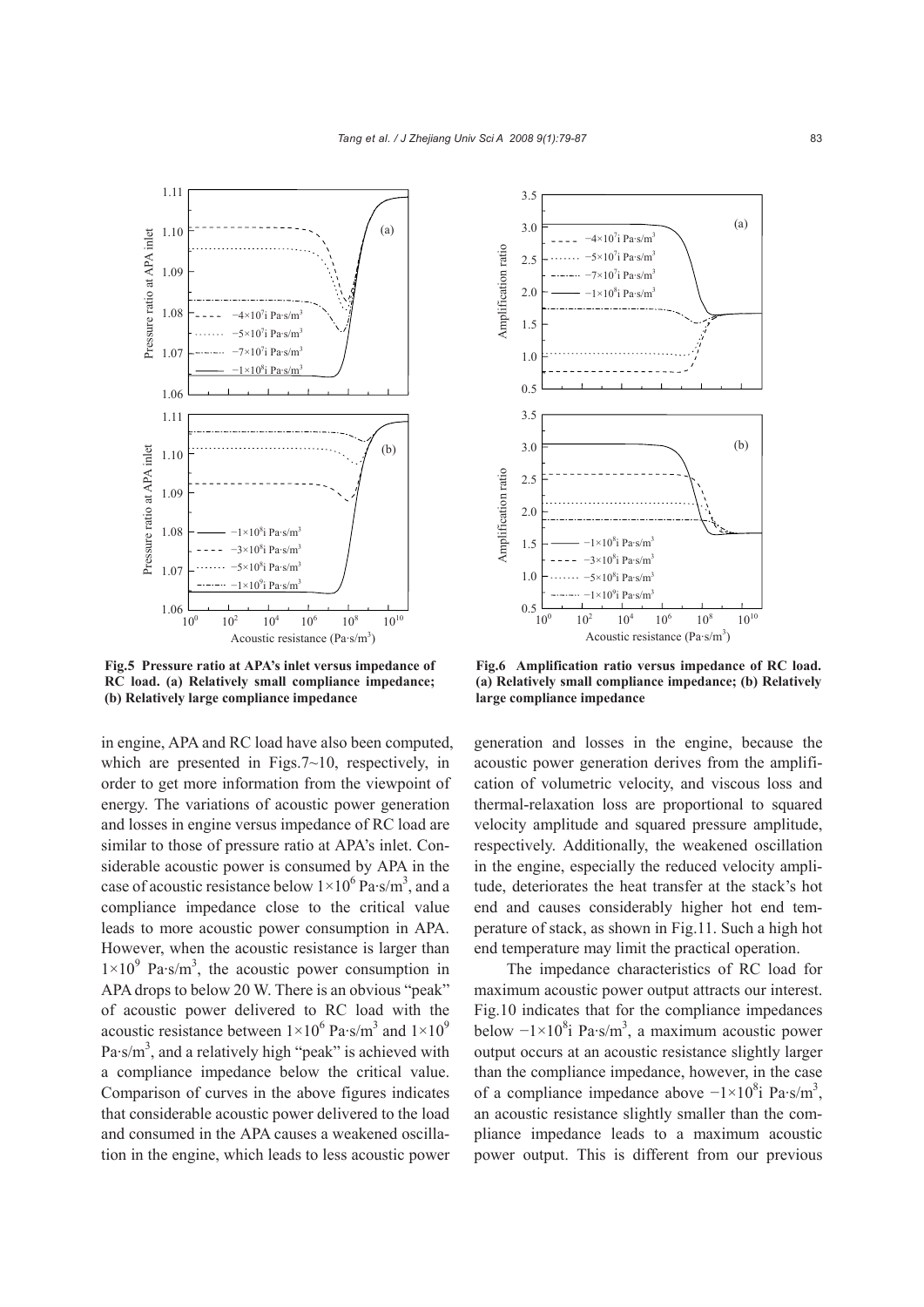

**Fig.7 Acoustic power generation versus impedance of RC load. (a) Relatively small compliance impedance; (b) Relatively large compliance impedance**



250 Acoustic power loss in engine (W) Acoustic power loss in engine (W) 200  $(a)$ 150 100  $-4\times10^{7}$ i Pa·s/m<sup>3</sup>  $-5\times10^{7}$ i Pa·s/m<sup>3</sup> 50  $-7\times10^{7}$ i Pa·s/m<sup>3</sup>  $-1\times10^{8}$ i Pa·s/m<sup>3</sup> 0 250 Acoustic power loss in engine (W) Acoustic power loss in engine (W) 200 (b) 150 100  $-1\times10^{8}$ i Pa·s/m<sup>3</sup>  $-3\times10^{8}$ i Pa·s/m<sup>3</sup> 50  $-5\times10^{8}$ i Pa·s/m<sup>3</sup>  $-1\times10^{9}$ i Pa·s/m<sup>3</sup>  $\Omega$  $10<sup>0</sup>$  $10<sup>2</sup>$  $10<sup>4</sup>$  $10$  $10<sup>8</sup>$  $10^{10}$ Acoustic resistance  $(Pa\text{-}s/m^3)$ 

**Fig.8 Acoustic power loss in engine versus impedance of RC load. (a) Relatively small compliance impedance; (b) Relatively large compliance impedance**



**Fig.9 Acoustic power loss in APA versus impedance of RC load. (a) Relatively small compliance impedance; (b) Relatively large compliance impedance**

**Fig.10 Acoustic power loss in RC load versus impedance of RC load. (a) Relatively small compliance impedance; (b) Relatively large compliance impedance**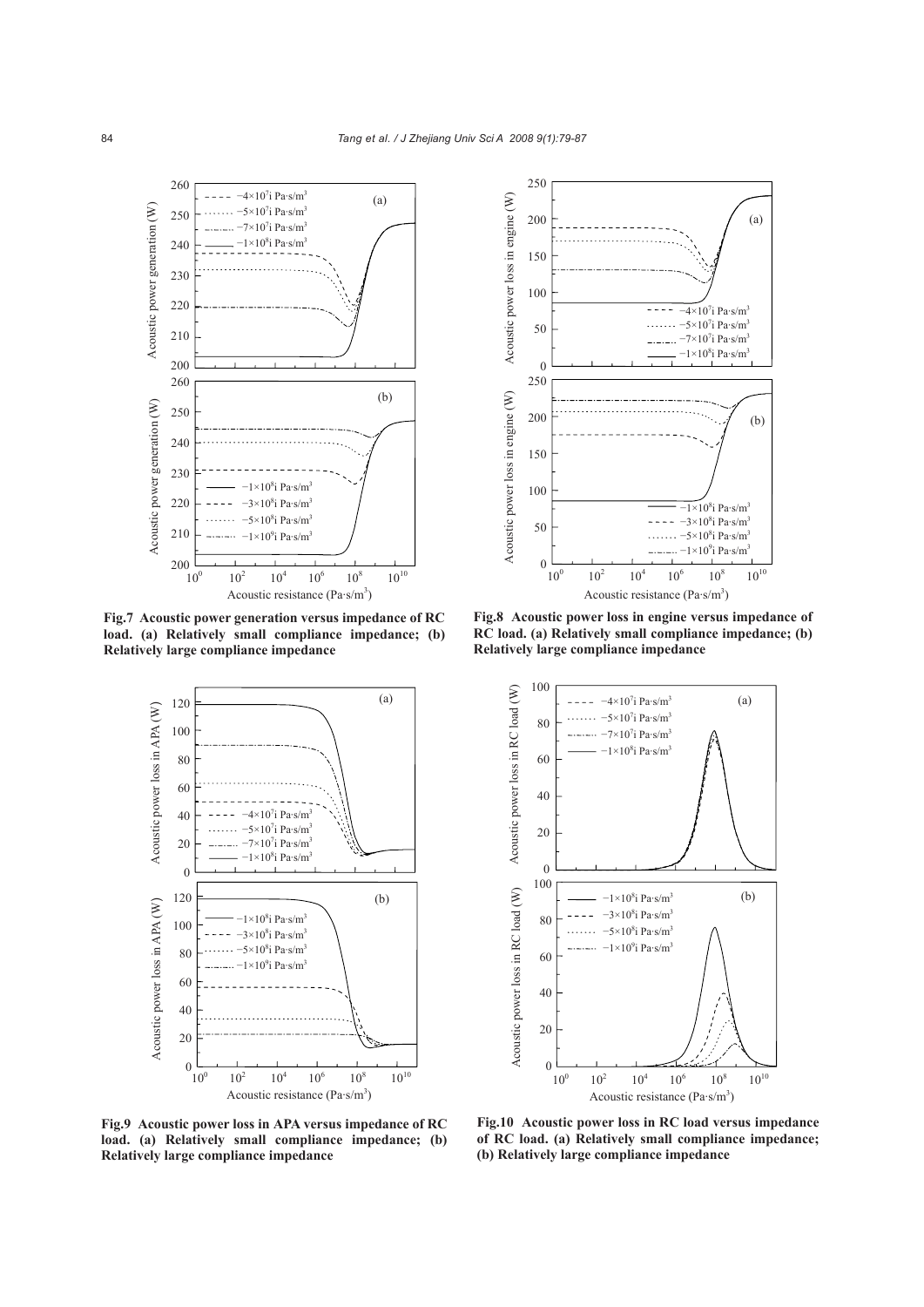

**Fig.11 Hot end temperature of stack versus impedance of RC load. (a) Relatively small compliance impedance; (b) Relatively large compliance impedance**

work on thermoacoustically driven RC load without APA (Bao *et al*., 2006b), in which maximum acoustic power output is achieved with an equivalent acoustic resistance and compliance impedance. The difference can be attributed to the marked variation of pressure ratio entering RC load with the load's impedance, due to the introduction of APA.

## EXPERIMENT AND VERIFICATION

In order to verify the simulation results, experiment on the standing-wave thermoacoustic engine driving an RC load through an APA has been performed. The APA is a long circular tube of 3.5 m in length and 8 mm in diameter. The RC load is composed of a needle valve and a reservoir. Two reservoirs of 260 cm<sup>3</sup> and 40 cm<sup>3</sup>, whose compliance impedances are roughly  $-6.0 \times 10^{7}$  Pa·s/m<sup>3</sup> and  $-3.9\times10^{8}$ i Pa·s/m<sup>3</sup>, respectively, were tested in the experiment. Helium is adopted as working gas, heating power is 1.4 kW and working pressure is 2.6 MPa. Three pressure sensors are located at the joint of the

engine and the APA, the outlet of APA to the needle valve, and the reservoir, respectively, and the acoustic power into the RC load can be estimated (Bao *et al*., 2006b).

Experimental data, together with corresponding computed results, including pressure ratio and phase difference of pressure waves at APA's outlet and inlet, acoustic power loss in the RC load, hot end temperature of left stack and operating frequency of the system, are presented in Figs.12~17, respectively. Comparison of the computed results and experimental data indicates that the simulation can roughly predict the variation of the system's operating parameters.

The data of phase difference of pressure waves at APA's outlet and inlet, as shown in Fig.14, may reflect some useful information of pressure amplitude distribution from the viewpoint of phase. The phase difference in the range of 0° to 90° indicates that the pressure wave at APA's outlet is approximately in phase with that at APA's inlet, so there is no pressure node in the APA according to the distribution characteristics of a standing wave. On the contrary, the phase difference in the range of 90° to 180° is relatively close to 180°, and there should be a pressure node in the APA. Thus, the data in Fig.14 indicates that for relatively large compliance impedance, i.e. 40 cm<sup>3</sup> reservoir, no pressure node exists in the APA. However, for relatively small compliance impedance, i.e.  $260 \text{ cm}^3$  reservoir, a small acoustic resistance may lead to occurrence of the pressure node.

Additionally, in abovementioned figures, there are no experimental data in the acoustic resistance range of  $6.5 \times 10^{7} \sim 1.8 \times 10^{8}$  Pa·s/m<sup>3</sup> for 260 cm<sup>3</sup> reservoir, and neither experimental data with the acoustic resistance below  $2.1 \times 10^8$  Pa·s/m<sup>3</sup> for 40 cm<sup>3</sup> reservoir. It is because the system operation transited from fundamental-frequency mode to the second harmonic mode in the two cases. The second harmonic mode resulted in roughly doubled operating frequency, reduced pressure ratio and acoustic power delivered to the RC load, which are not expected for a good system performance. The possible reason for the frequency transition may be that the acoustic power dissipated in the whole thermoacoustic system is larger than the maximal acoustic power that could be generated in the stack at fundamental frequency. The mechanism and restraining methods of the frequency transition need to be further studied.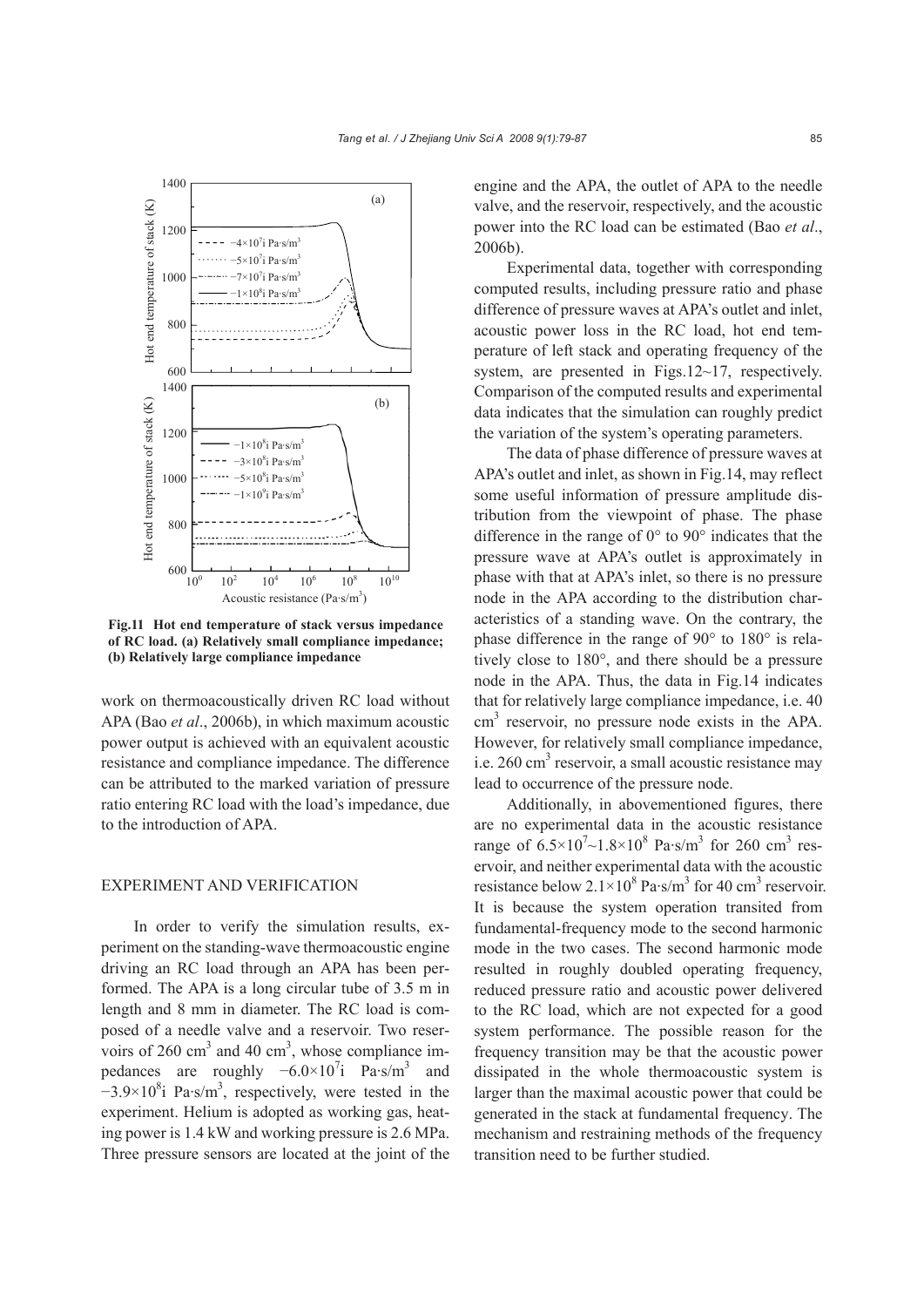

**Fig.14 Phase difference (Phaseinlet−Phaseoutlet) of pressure waves at APA's outlet and inlet**



**Fig.16 Hot end temperature of left stack**





 **Fig.17 Operating frequency** 

### **CONCLUSION**

A standing-wave thermoacoustic engine driving an RC load through an APA is simulated to study the influence of RC load impedance on system's operation. Simulation results indicate that the distribution of pressure amplitude and velocity amplitude in APA resembles a standing-wave acoustic field, and is significantly affected by the impedance of RC load. In the case of relatively small acoustic resistances, e.g.